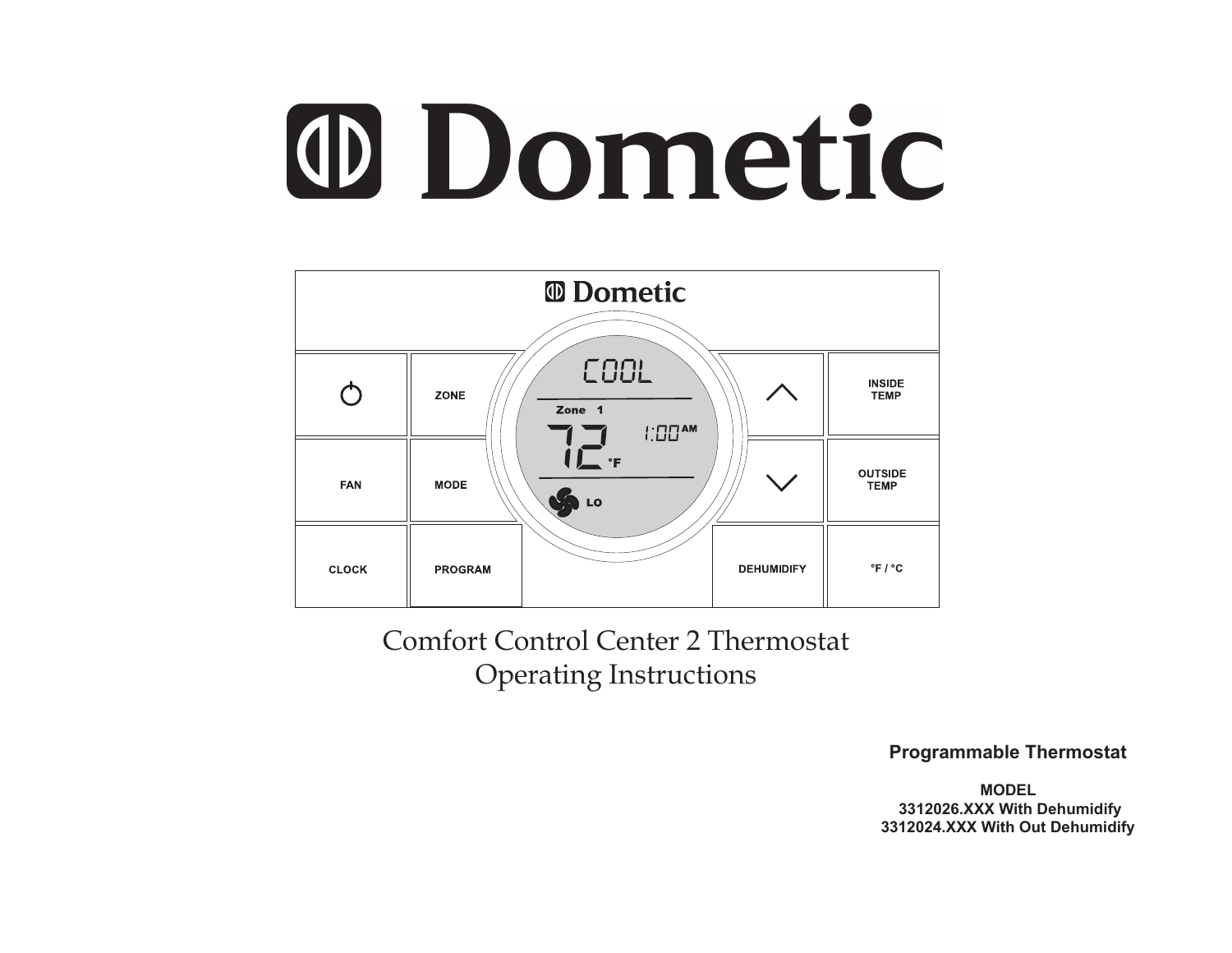# TABLE OF CONTENTS

#### **About your new thermostat**

#### **Programming & Operations**

#### **Mode description**

#### **Special Features**

# **About your new thermostat**

Congratulations! Your recreational vehicle manufacturer has equipped your RV with the most advanced RV thermostat. Your Dometic Comfort Control Center 2 thermostat (hereinafter referred to as the CCC 2 thermostat) has been designed for ease of operation and for many years of reliable service.

#### **Features**

- Liquid Crystal Display
- 2 operation programs
- Outdoor temperature sensing (select models)
- Constant time of day display
- Remote Sensor (Precise comfort control within 1° F. of set-point)
- Display reminder lets you know when to service or replace filters
- Up to 4 independent zones

To help familiarize yourself with the operation of the CCC 2 thermostat, review the following diagrams and accompanying text that explain the functional characteristics of this system.

Your CCC 2 thermostat is equipped with a liquid crystal display (LCD) that identifies the mode of operation (OFF, Cool, Heat Pump, Fan, Heat Strip, Auto, & Furnace or Aqua), temperature set-point, zone identification (1, 2, 3, 4), fan speed (Auto, Low, Med, High), program 1 and 2, inside temperature, outside temperature, clock,  ${}^{\circ}F/{}^{\circ}C$ , compressor delay, filter maintenance, and dehumidify operation with humidity set point. The modes of operation viewed in the LCD will vary depending on the system installed in your RV.

#### **System Configuration & Initialization**

The installer of your system will set the required system DIP switches to the ON position. In order for the CCC 2 thermostat to recognize the system zones, type of units installed and their options, a system reset must be done. Once the system is completely installed, do a system reset.

- Make sure the CCC 2 thermostat is in the OFF condition. See page 3, Quick reference to control buttons.
- Simultaneously press and hold the **MODE** and **ZONE** buttons. See page 3, Quick reference to control buttons.
- The LCD will display "IniT" and all available zones.
- Release the **MODE** and **ZONE** buttons.
- Press the **ON/OFF** button to exit system set up.

The furnace ON/OFF temperature differential should be set at this time. See **"Programming & Operations"** on page 7 for further information on furnace mode differential setting.

Any time a system reset occurs, the factory default settings are restored. See **"Factory Preset Settings"** on page 3.

In the unlikely event of CCC 2 system memory loss or dip switch setting change, the CCC 2 thermostat will require a system reset. Refer to page 11 for system reset procedure.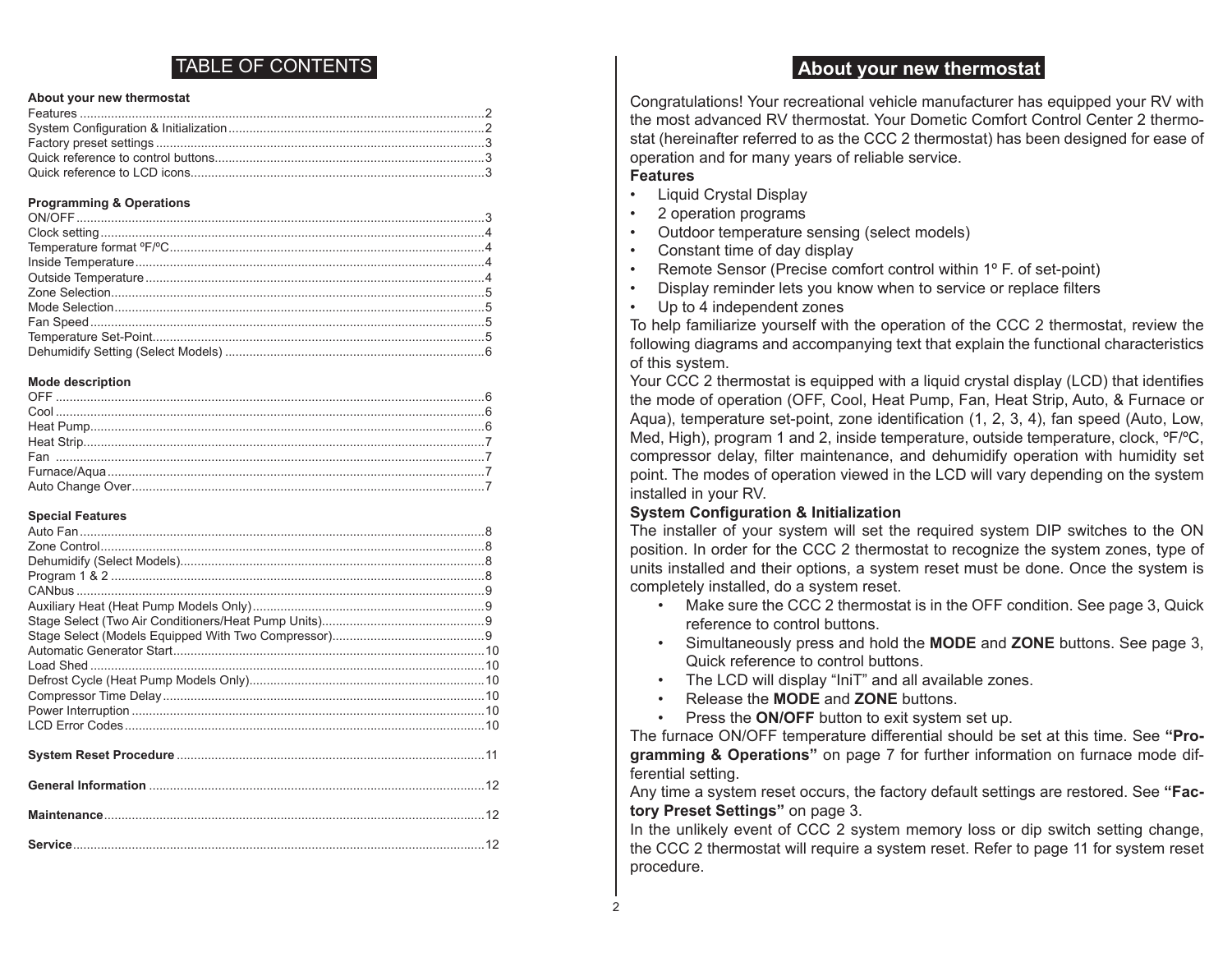Your Dometic CCC 2 thermostat has been pre-programmed. Review settings below and adjust the settings to your personal comfort level.

**Note:** Any time the CCC 2 is in an idle stage (not illuminated) you will need to wake it up by pressing any button on the CCC 2 before it will recognize a new setting attempt.

| <b>Factory Preset Settings</b> |             | <b>Factory Preset Settings Each Zone</b> |             |
|--------------------------------|-------------|------------------------------------------|-------------|
| <b>All Zones</b>               |             | Program 1                                |             |
| <b>Function</b>                | Setting     | Function                                 | Setting     |
| Time of Day (Clock)            |             | Heating                                  | 68°F / 20°C |
| <b>Each Zone</b>               |             | Cooling                                  | 72°F / 22°C |
| <b>Relative Humidity</b>       | 50%         | Automatic                                | 70°F / 21°C |
| Heating                        | 68°F / 20°C | Fan Speed                                | Auto        |
| Cooling                        | 72°F / 22°C | Mode                                     | Off         |
| Automatic                      | 70°F / 21°C | Time                                     | 8:00 AM     |
| Fan Speed                      | Auto        | Program 2                                |             |
| Mode                           | Off         | Heating                                  | 68°F / 20°C |
| Humidity (select models)       | Off         | Cooling                                  | 72°F / 22°C |
|                                |             | Automatic                                | 70°/21°C    |
|                                |             | Fan Speed                                | Auto        |
|                                |             | Mode                                     | Off         |
|                                |             | Time                                     | 10:00 PM    |

#### **Quick reference to control buttons**



#### **Quick reference to LCD icons**



**Programming & Operations**

# **ON/OFF**

To turn ON the CCC 2 thermostat when the back light is off, first press any button to wake up the CCC 2 thermostat. Then press and release the **ON/OFF** button. The LCD will display the last programmed settings. To turn OFF the CCC 2 thermostat press the **ON/OFF** button and release. Only the time of day will display when the CCC 2 thermostat is in the OFF condition.

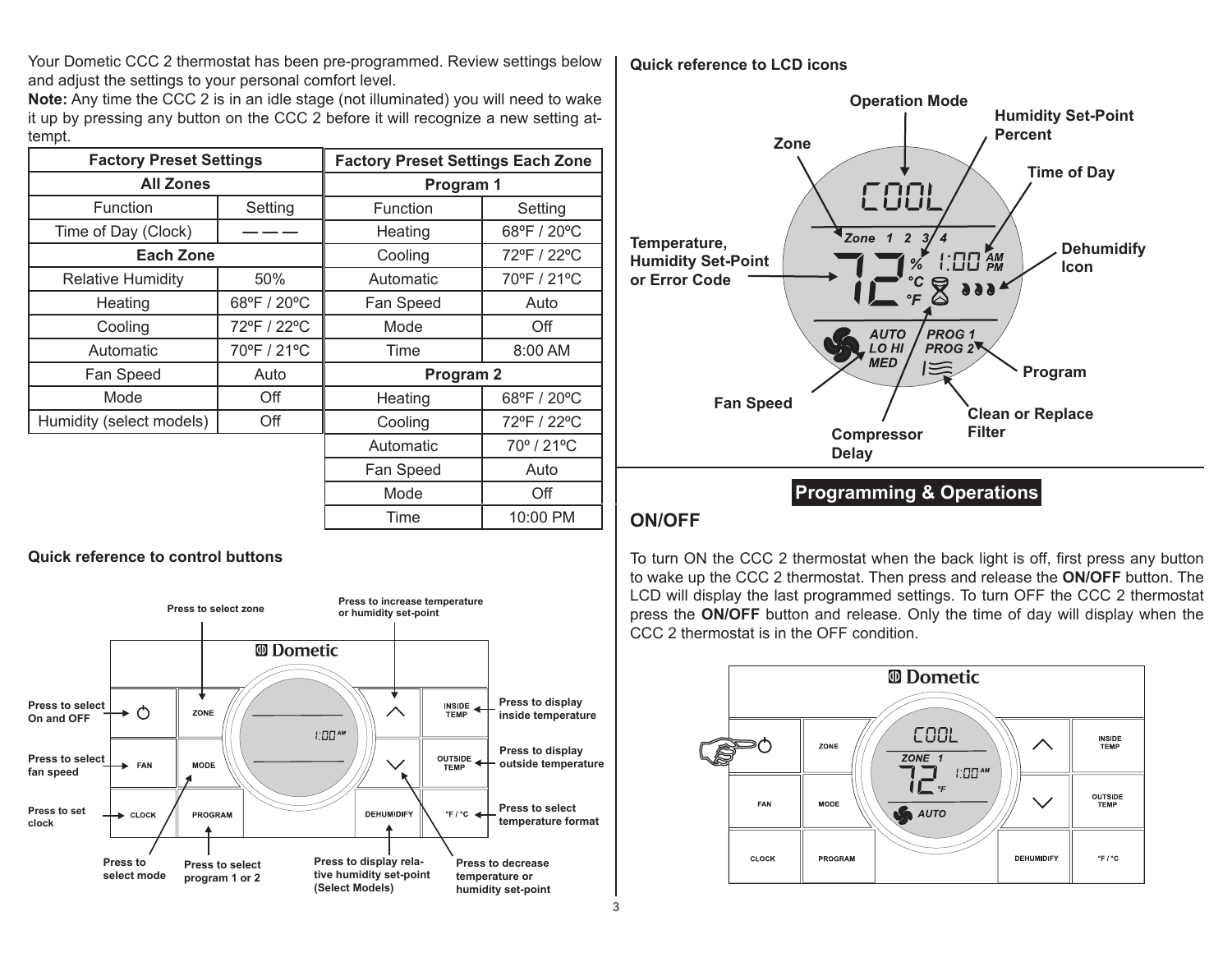# **Clock Setting**

Press the **CLOCK** button to initiate the clock setting sub-menu on the CCC 2 thermostat. When in this menu, the **hour** digits will flash first. The hour can be adjusted using the  $\bigwedge$  or  $\bigvee$  buttons. Press the **CLOCK** button again and the **minute** digits will flash, allowing the minute setting to be adjusted using the  $\bigwedge$  or  $\bigvee$  buttons. Press it a third time and the **AM** or **PM** icon will flash, allowing the AM or PM setting to be adjusted using the  $\bigwedge$  or  $\bigvee$  buttons. Press it one more time to store the new time in memory and exit the clock setting sub-menu.



# **Temperature format ºF / ºC**

Press the **ºF / ºC** button to switch between Fahrenheit and Centigrade format. ºF indicates Fahrenheit and ºC indicates Centigrade



# **Inside Temperature**

Press and hold the **INSIDE TEMP** button and the LCD will display the current inside temperature recorded at the CCC 2 Thermostat (or at the optional remote indoor temperature sensor) instead of the temperature set-point. The LCD will also display **"IN"** to indicate that the inside temperature is being displayed. When the **INSIDE TEMP** button is released, the LCD will return to the programmed temperature setpoint.



# **Outside Temperature**

Press and hold the **OUTSIDE TEMP** button and the LCD will display the current outside temperature recorded at the outdoor temperature sensor in place of the temperature set-point. The LCD will also display **"OUT"** to indicate the outside temperature is being displayed. When the **OUTSIDE TEMP** button is released, the LCD will return to the programmed temperature set-point.

The outside temperature sensor is located in the roof top unit. The CCC 2 thermostat temperature measuring range is between -5° F and 105° F. When the roof top unit is exposed to direct sunlight, the upper limit of the CCC 2 thermostat could be reached even though the actual outdoor temperature is lower than 105° F. Outside temperatures above 105° F will be displayed as 105 ° F.

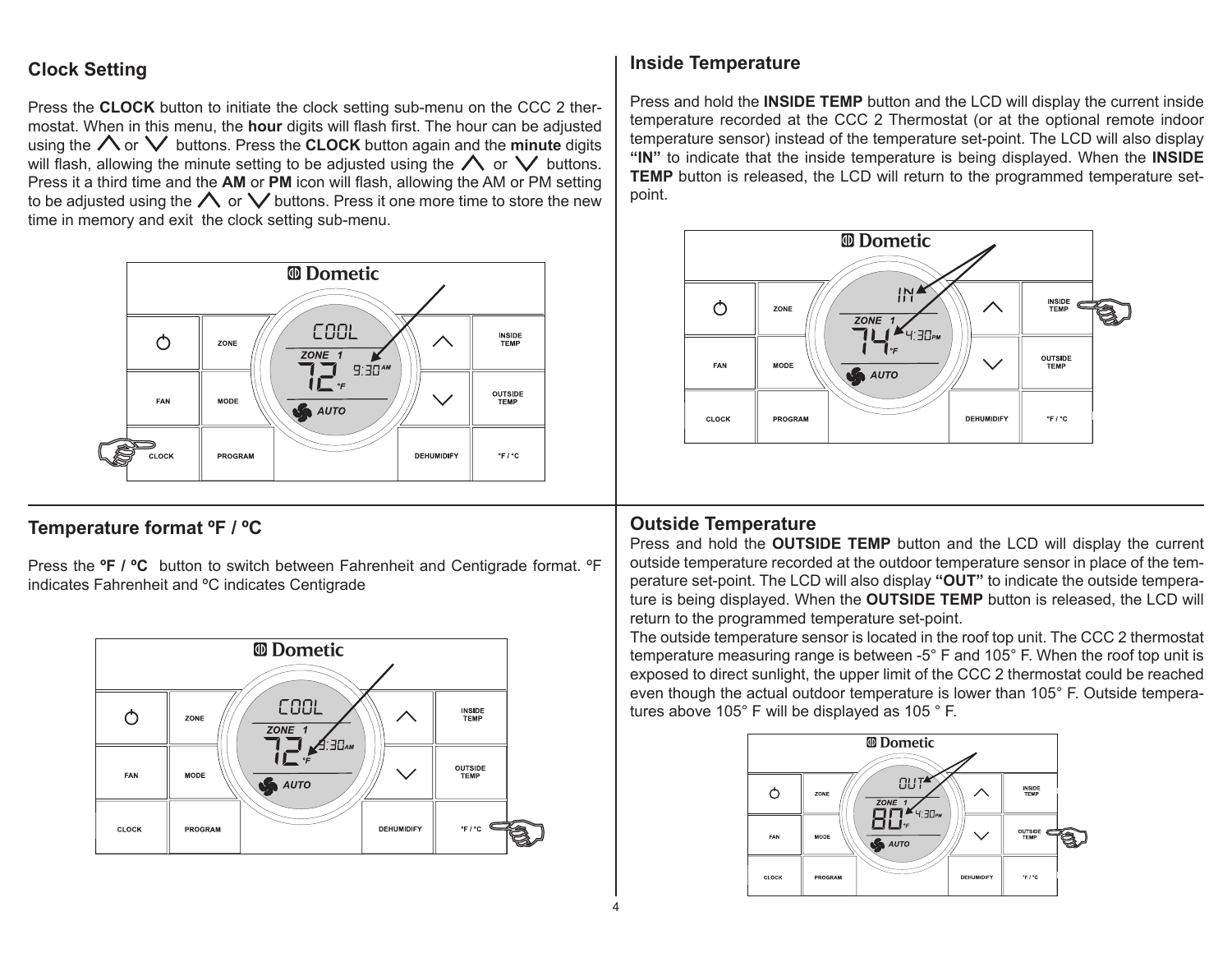# **Zone Selection**

Press the **Zone** button to cycle the LCD display through the available zone selections; Zone 1, Zone 2, Zone 3, and Zone 4. Only the available zones installed within your system will display. See **"Special Features"** on page 8 for more information on zones.



# **Mode Selection**

Press the **MODE** button and the LCD will display the first available mode. Each successive press will advance to the next available mode. Continue to press the **MODE** button until the desired mode appears. Depending on the systems installed, your choices will be OFF, COOL, AUTO, HP, FURN or AQUA, HS, and FAN. See **"Mode Description"** on page 6-7 for more information on modes.



# **Fan Speed**

Press the **FAN** button to select the desired fan speed. Each successive press will advance to the next available speed. Your selections will be Auto, LOW, MED, and HIGH. The fan will run continuously during LOW, MED, and HIGH fan settings. The fan will cycle on and off with the thermostat on AUTO setting. See **"Special Features"** on page 8 for more information on auto fan.



# **Temperature Set-Point**

Press the  $\wedge$  or  $\vee$  button to change the temperature set-point. The temperature set-point is indicated by two digits on the LCD. Press  $\bigwedge$  to increase and  $\vee$  to decrease the temperature set point. The maximum set-point for the system is 90° F. The minimum set-point is determined by the active operating mode. For heating, the minimum is 40º F. and minimum for cooling is 55º F.

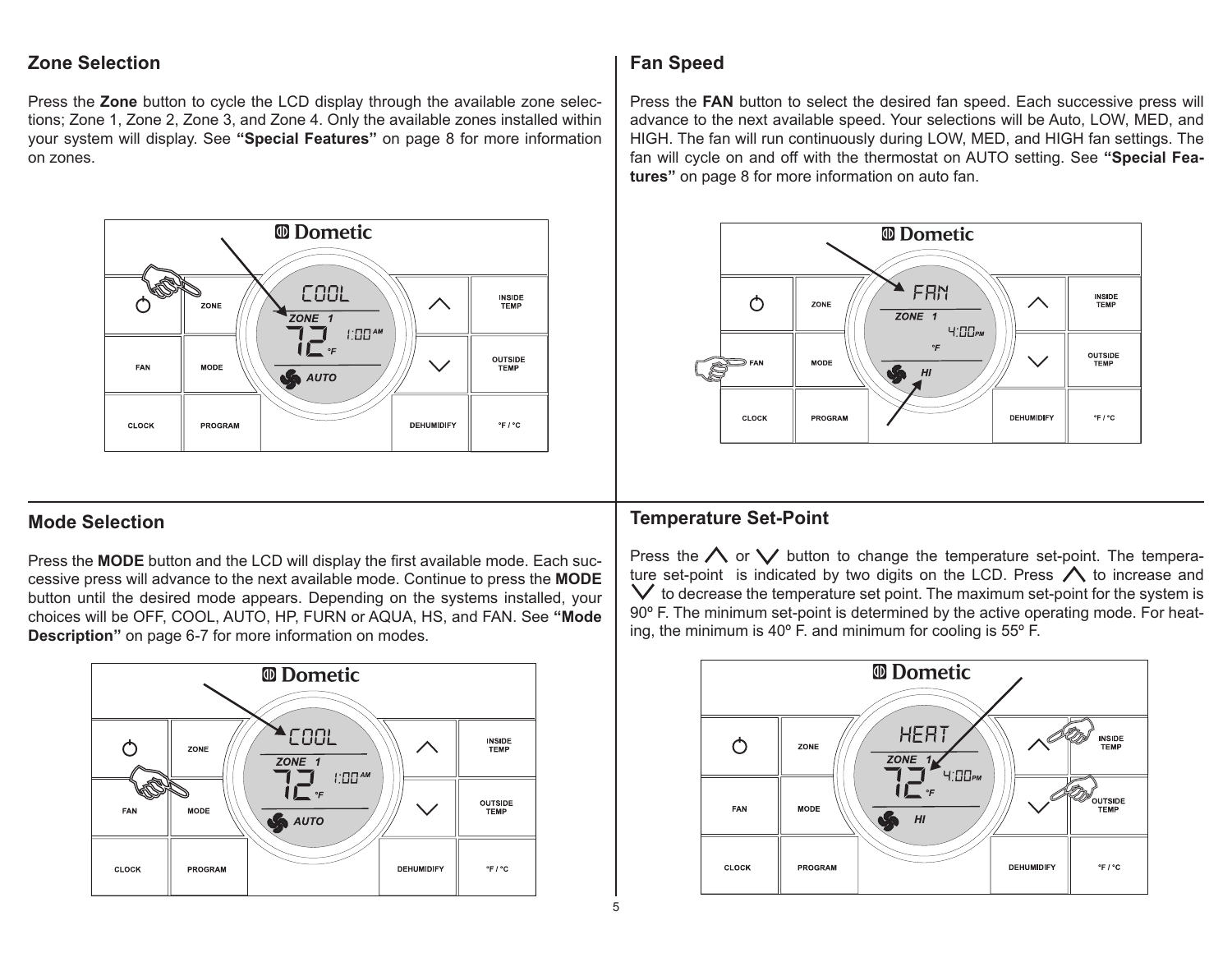# **Dehumidify Setting (Select Models)**

**Note:** To set the dehumidify set-point, the system will need to be in a mode other than OFF.

Press the **DEHUMIDIFY** button. The LCD will display the **"dEHm"** icon, the water droplet icon  $\partial \partial$ , and the humidity set-point. The set-point can be adjusted in 5% increments from 35% to 70%. Press the  $\triangle$  button to increase the set-point and the  $\vee$  button to decrease the set-point. To disable the dehumidify operation, press and hold the **DEHUMIDIFY** button for three (3) seconds. The water droplet icon will be turned off and returns to the previous settings.



#### **"OFF" - Off Mode**

Displays OFF mode in a zone.

#### **"COOL" - Cool Mode**

In the **COOL** mode the system will cycle the compressor ON and OFF based on the room air temperature and the temperature set-point on the CCC 2. When the system calls for cooling there will be a delay of approximately two minutes. During this delay, the hour glass icon will be displayed in the LCD. In auto fan, the fan will turn ON first followed by the compressor in approximately 15 seconds. In this mode there are 4 fan speed selections:

*LOW:* The fan operates continuously at low speed. The compressor cycles On and OFF.

*MED:* The fan operates continuously at medium speed. The compressor cycles ON and OFF.

*HIGH:* The fan operates continuously at high speed. The compressor cycles ON and OFF.

*AUTO:* When auto fan is selected the fan speed will vary depending on the difference between the temperature set-point and the room temperature. In auto fan the compressor and the fan will cycle ON and OFF with the thermostat. See **"Special Features"** on page 8 for information on auto fan. The compressor shuts off first followed by the fan in approximately 15 seconds.

#### **"HP" - Heat Pump Mode**

In the **HP** mode the system will cycle the compressor ON and OFF based on the room air temperature and the temperature set-point on the CCC 2. When the system calls for heating there will be a delay of approximately two minutes. During this delay, the hour glass icon will be displayed in the LCD. In auto fan, the compressor will turn ON first followed by the fan in approximately 15 seconds. In this mode there are 4 fan speed selections:

*LOW:* The fan operates continuously at low speed. The compressor cycles On and OFF.

*MED:* The fan operates continuously at medium speed. The compressor cycles ON and OFF.

*HIGH:* The fan operates continuously at high speed. The compressor cycles ON and OFF.

*AUTO:* When auto fan is selected the fan speed will vary depending on the difference between the temperature set-point and the room temperature. In auto fan the compressor and fan will cycle ON and OFF with the thermostat. The compressor shuts off first followed by the fan in approximately 15 seconds. See **"Special Features"** on page 8 for information on auto fan.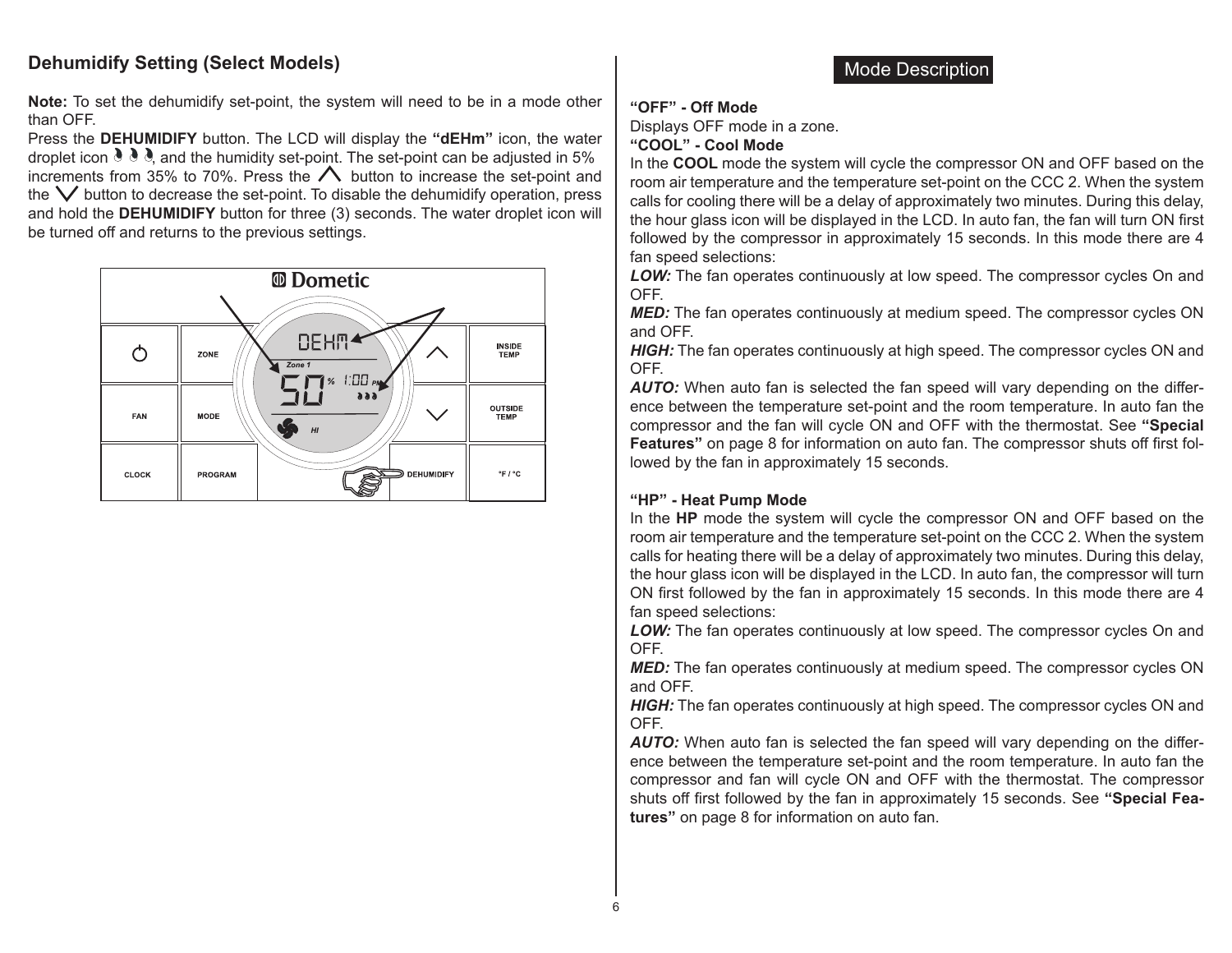#### **"HS" - Heat Strip Mode**

In the **HS** mode the system will cycle the heat strip ON and OFF based on the room air temperature and the temperature set-point on the CCC 2 thermostat. In this mode there are 4 fan speed selections:

*LOW:* The fan operates continuously at low speed. The heat strip cycles On and OFF.

*MED:* The fan operates continuously at medium speed. The heat strip cycles ON and OFF.

*HIGH:* The fan operates continuously at high speed. The heat strip cycles ON and OFF.

*AUTO:* The fan operates in low speed and will cycle ON and OFF with the thermostat.

#### **"FAN" - Fan Mode**

In **FAN** mode there are 4 fan speed selections: *LOW:* The fan operates continuously at low speed. **MED:** The fan operates continuously at medium speed. **HIGH:** The fan operates continuously at high speed.

*AUTO:* The fan will be OFF.

#### **"FURN" / "AQUA" - Furnace or Aqua Mode (Factory setting is "FURN")**

To change the setting from "**FURN"** to "**AQUA"** or visa versa, simultaneously press the  $\bigwedge$  up and  $\bigvee$  down buttons. The LED will display the selected option.

In the **FURN/AQUA** mode the system will cycle the RV's furnace/aqua ON and OFF based on the room air temperature and the temperature set-point on the CCC 2 thermostat. The system can be configured to operate using an ON/OFF differential of either 1 degree F. or 2 degree F. This feature is programmed during the system initialization. See **"System Configuration & Initialization"** on page 2. To set the 1 degree differential, simultaneously press **PROGRAM** button and  $\bigwedge$  up button ("dIF1" will appear in the display while the buttons are pressed). To set the 2 degree differential, simultaneously press the **PROGRAM** button and the  $\vee$  down button (dIF2" will appear in the display while the buttons are pressed). In this mode there are 4 fan speed selections:

**LOW:** The fan operates continuously at low speed.

**MED:** The fan operates continuously at medium speed.

*HIGH:* The fan operates continuously at high speed.

*AUTO:* The fan is off.

#### **"AUTO" - Auto Change Over Mode**

In the **AUTO** mode the system will automatically change the mode of operation from cool to heat or from heat to cool. In order for this mode to operate, the zone being programmed must contain either a heat pump, heat strip or furnace heating source. When in the **AUTO** mode, all pre programmed operations for the heat pump, heat strip, and furnace will apply.

*Auto Change Over Cooling:* If the room temperature rises above the temperature set-point by 2 degrees, the air conditioner will turn ON until the room temperature reaches the temperature set-point at which time the air conditioner will cycle off. *Auto Change Over Heating:* If the room temperature goes below the temperature set-point by 2 degrees, the available heat source will be cycled ON until the room temperature reaches the temperature set point at which time it will cycle OFF. If more than one heat source is available on this zone, the priority for selecting the heat source will be heat pump (first), furnace (second), and heat strip (third).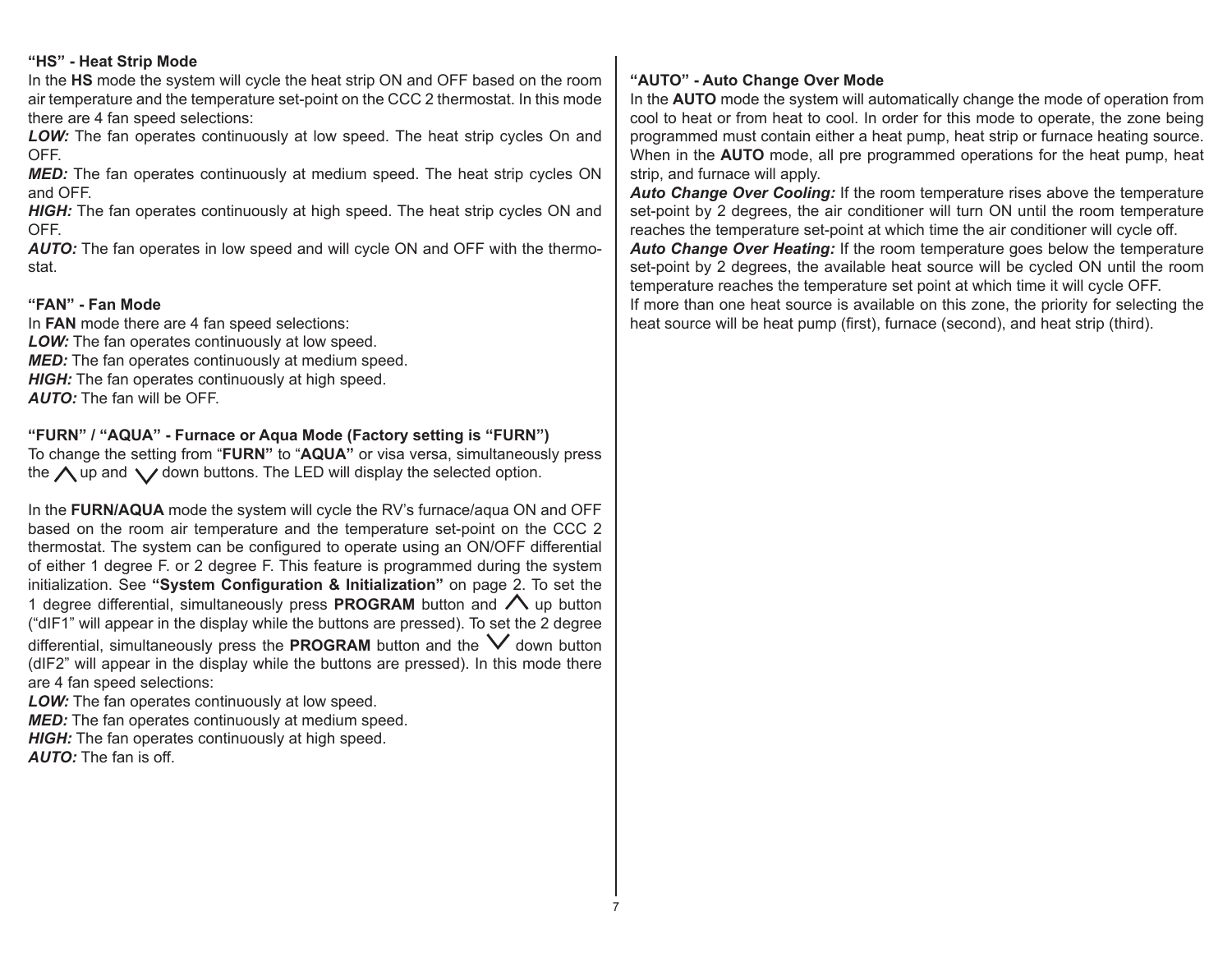# **Special Features**

# **Auto Fan**

When auto fan is selected the fan speed will vary depending on the difference between the temperature set-point and the room temperature. In auto fan the compressor and fan cycle On and OFF with the thermostat.

When the difference is:

| 8° or more             | The fan operates on HIGH |
|------------------------|--------------------------|
| $5^\circ$ to $7^\circ$ | The fan operates on MED  |
| 4° or less             | The fan operates on LOW  |

# **Zone Control**

Zones are established at the time of the installation of your Dometic CCC 2 thermostat. A zone is an area of cooling/heating which is controlled independently by the CCC 2 thermostat. The CCC 2 thermostat allows for four zones (Air Conditioner/ Heat Pump) to be set up and run independent of each other. If you have one air conditioner/heat pump installed, you will have one zone. If your RV has more than one cooling/heating system, you may have 2, 3, or 4 zones.

Your CCC 2 thermostat will operate cooling and heating appliances that your vehicle manufacturer has designed to cool or heat specific areas (zones) of your RV. The CCC 2 thermostat will advise you of the number of zones in your RV. The zones are displayed 1, 2, 3, or 4 in the LCD readout. See **"Quick reference to icons"** on page 3. In the event your vehicle has multiple zones designed, you have the freedom of selecting different modes of operations for each zone. To change from one zone to another, press the ZONE push-button on the CCC 2 thermostat. Each time the button is pressed and released the indicator will change the zone data displayed. When the zones have been programmed, the zones in operation will be displayed. To program each zone, simply repeat the programming steps shown in the operation section of this manual.

# **Dehumidify (Select Models)**

The Dometic CCC 2 thermostat will accommodate only one dehumidify air conditioner within the four zones. The dehumidify air conditioner can either be zone 1, 2, 3, or 4. The dehumidify air conditioner must have the **DEHUMIDIFY** dip switch set to the ON position when the unit is installed.

When the relative humidity is above the humidity set-point the compressor will cycle ON and if the fan is in the AUTO mode it will run on LOW speed. If LOW, MED or HIGH speed is selected the fan will run in the speed selected. When the humidity is 5% or less than the humidity set-point the compressor will cycle OFF.

The dehumidify feature does not permit operation under the following conditions:

- Outdoor temperature is below 40º F. Resumes operation above 45º F.
- Indoor temperature is below 62° F. Resumes operation above 65° F.
- Indoor temperature is above 100º F. Resumes operation below 97º F.
- When the zone with dehumidify is set to **COOL** mode and the indoor temperature is 2º F. above the **COOL** mode set-point. Resumes operation when indoor temperature is 2º F. below **COOL** mode set-point

When the freeze sensor temperature is 27° F. or less. Resumes when freeze sensor temperature reaches 55º F.

• If the system detects an error on any of the system temperature sensors. When the system calls for furnace operation, the dehumidify feature will continue to operate unless one of the conditions above occurs.

# **Program 1 & 2**

The Dometic CCC 2 thermostat can store two operating programs. Each program can be set on individual zones with different mode and time settings for each zone. For each event the user can program the operating mode, fan speed, temperature set-point, and the time of day for the event.

- 1. Select the zone to be programmed.
- 2. Select program 1 by pressing the **PROGRAM** button. **"PROG 1"** icon will blink on the LCD display.
- 3. Press the **CLOCK** button to set the time of day for program to start.
- 4. Press the **MODE** button to select the mode of operation.
- 5. Press the **FAN** button to select the fan speed.
- 6. Press the **PROGRAM** button to save the **"PROG"** 1 settings. LCD will now show **"PROG 2"**.

To set program 2, repeat steps 3 - 5.

Press the Program button again to save programs in memory. Depending on the time of day, program 1 or 2 will begin immediately. For instance, if program 1 is set to begin at 10:00 AM and the time of day is 10:30 AM, program 1 will begin immediately. On the other hand, if program 1 is set to 10:00 AM and program 2 is set to begin at 6:00 PM and the time of day is 7:00 PM, program 2 will begin immediately.

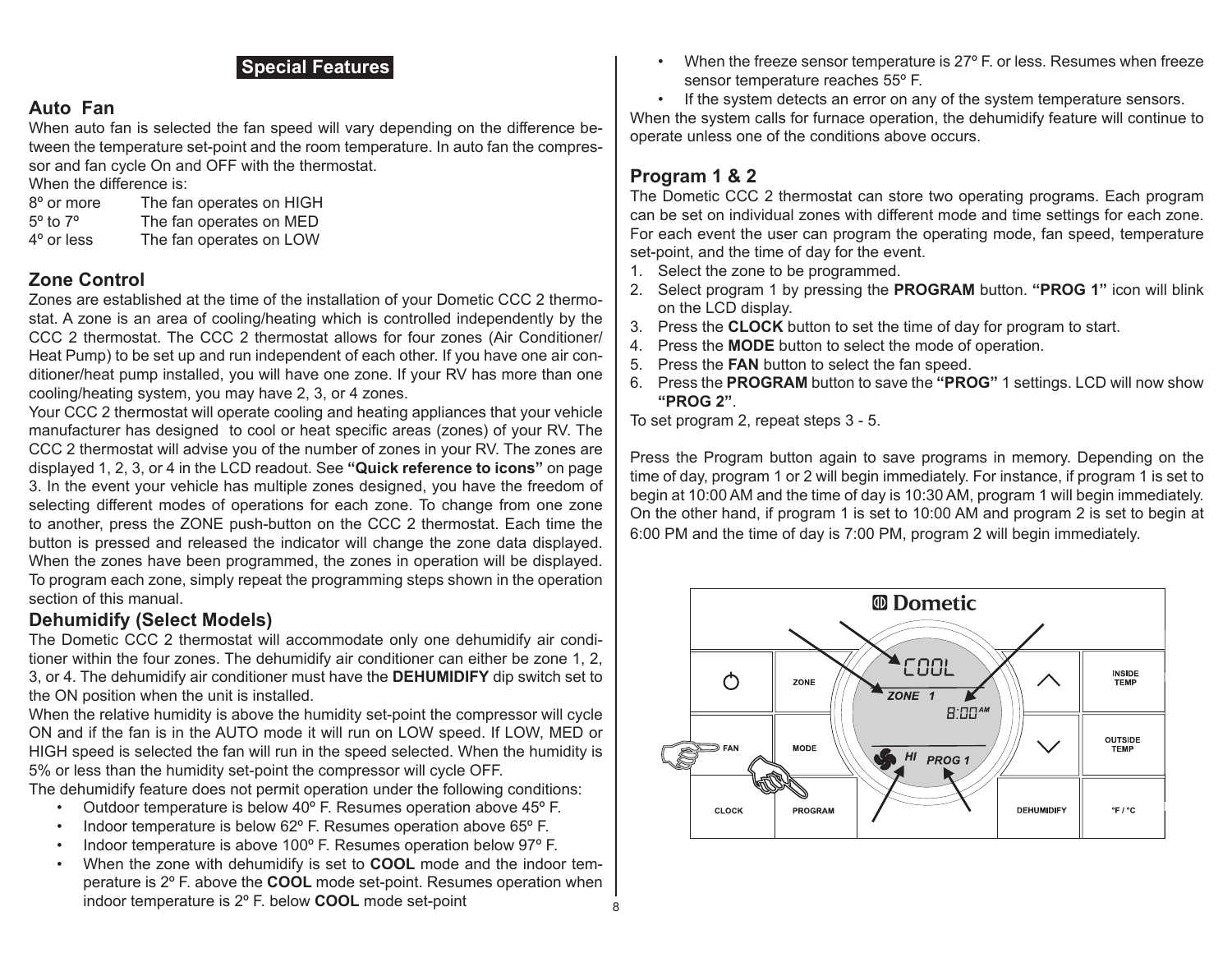**Examples of times programmed**



In this example, the zone will operate in program 1 time period until 4:00 PM. At this time it will switch over to program 2.



In this example, the zone will operate in program 2 time period until 8:00 AM. At this time it will switch over to program 1.

When program 1 or 2 is operating, the **"PROG 1 or 2"** icon will be displayed in the LCD. The zone will continue to operate in the programmed setting until the program is manually cancelled.

To cancel the program operation, press and hold the **PROGRAM** button for 3 seconds. The zone will be restored to normal operation.

# **CANbus Interface**

The CANbus interface is designed to communicate between the Dometic CCC 2 thermostat and a CAN (Controller Area Network) protocol generator. Refer to the CANbus installation instructions for more information on installation and operation of the CANbus.

# **Auxiliary Heat (Heat Pump Models Only)**

Auxiliary heat operation will be activated when the measured temperature of the outdoor temperature sensor is less than 30º F. If the system is equipped with a furnace, the control will select **FURN** heating mode for the auxiliary heat source. Auxiliary heat operation, once initiated, will have priority over a heat pump defrost cycle. Auxiliary heat operation will be de-activated and the heat pump operation will resume when the temperature of the outdoor temperature sensor is higher than 35º F.

# **Stage Select - Two Air Conditioner/Heat Pump Units (Select Models) On 1 Zone**

This system can be configured to run two air conditioner/heat pump units using the same temperature set-point for controlling the comfort level in one zone. One unit is designated as the primary stage and the other unit is designated as the secondary stage. The power module boards in both units will use the same DIP switch selection for the Zone (for example, both will be set to Zone 2). On the unit designated "secondary" the power module board DIP switch identified as "Ext Stage" must be set to the ON position in order to configure the power module board for the on-demand secondary stage operation (in this example Zone 2 and Ext Stage DIP switches are in the ON position). In this stage configuration, the CCC 2 thermostat temperature set-point will be used for both the primary and the secondary stage air conditioner/ heat pump. Only one indoor temperature sensor is required for this configuration and it must be installed in the power module board configured as the primary control. The turn ON time for the compressors and fans will be controlled to ensure that compressors on the system start one-at-a-time. A minimum delay of 20 to 30 seconds is required between compressor starts.

# **Stage Select - Dual Compressor Air Conditioner/Heat Pump (Select Models)**

The Dometic CCC 2 thermostat will operate an air conditioner/heat pump unit with two compressors. On dual basement air conditioner/heat pumps, a single power module board is used to control the operation of two compressors in one air conditioner/heat pump. This system is designed to optimize comfort and operating efficiency by providing an on-demand secondary stage of operation. The CCC 2 thermostat will allow the user to set the primary temperature set-point. The set-point for the secondary stage is preset at a differential of 3 degrees Fahrenheit from the primary temperature set-point (that is , +3º F. for cooling and -3º F. for heating). **Example:** In the cooling mode with the set-point set to 72<sup>o</sup> F., the primary air conditioner will cycle ON when the room temperature is  $\geq 73^{\circ}$  F. The secondary stage compressor will cycle ON when the temperature is  $\geq 75^{\circ}$  F. In the heating mode with the set-point at 72º F., the primary compressor will cycle ON when the temperature is ≤ 71º F. The secondary stage compressor will cycle ON when the room temperature is ≤ 69º F.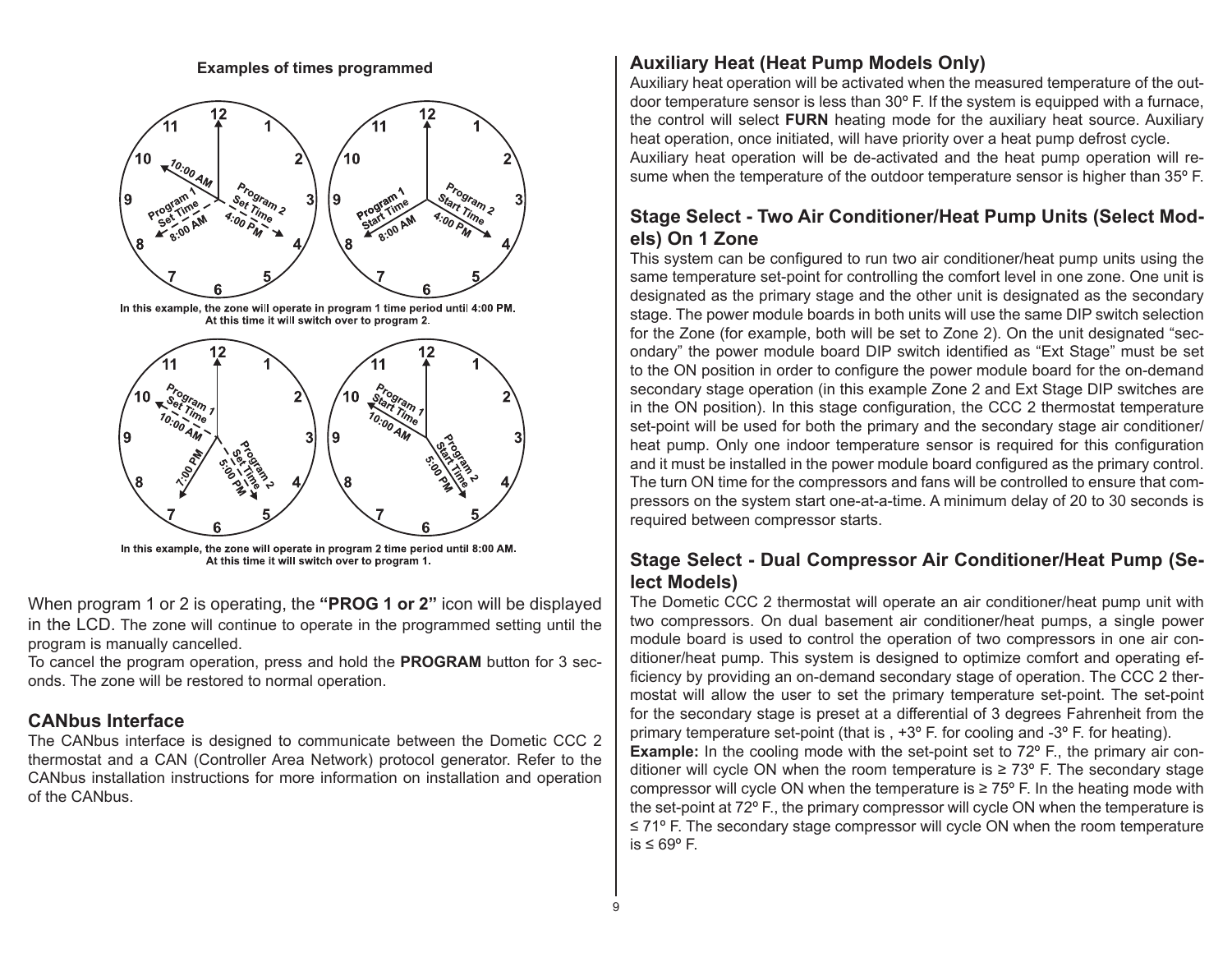# **Auto Generator Start (AGS)**

On RV's equipped with an optional AGS Kit, the vehicle generator will automatically start when any zone calls for cooling and will shut off when zones reach set point. The Auto Generator Start (AGS) function will be implemented by an individual power module board configured for this function by setting the **GEN Start** DIP switch ON. On the AGS power module board a relay shall be used to provide a start signal to the generator. The normally open relay contacts are utilized and the closure of these contacts provides the signal to start the generator. The AGS relay shall be activated when any zone or stage requires cooling, heat pump, dehumidifier or heat strip operation. When a zone calls for heating, cooling or dehumidification, the AGS relay shall be closed, followed by a time delay to allow the generator to warm up after which time the output relay will be activated on the zone that initiated the heating, cooling or dehumidification request. When the heat/cool and dehumidify requests in all zones have been satisfied, the AGS relay will open and the generator will shut-down.

# **Load Shed**

The Dometic CCC 2 thermostat has provisions for Load Shedding. The AC power module board shall provide the 12 VDC source for the Load Shed signal. This 12 VDC source shall be turned ON one second before the compressor relay when the system calls for the compressor to be ON. The Load Shed source shall remain on when compressor is caused to turn OFF due to being disable by either a Freeze Sensor or a Load Shed condition. The load shed source signal will be switched to the Load Shed input by the normally open contacts or an off-board relay from the RV power management system. When the Load Shed signal is detected, the compressor shall turn OFF.

# **Defrost Cycle (Heat Pump Models Only)**

To avoid frost formation on the outside coil and to obtain maximum performance when the outside temperature is less than  $42^{\circ}$  F. and greater than  $30^{\circ}$  F., a defrost cycle will be initiated. While operating in this temperature range the compressor continuous run time is limited to 25 minutes. When this time is accumulated, the fan will shut off, the refrigerant flow will be reversed, and the compressor will continue to run for 4.5 minutes. During this 4.5 minute period, the LCD will toggle between HP and Defrost. The refrigerant flow will then be reversed and after a 30 second delay the fan will resume operation. This cycle will remove any frost formation on the outside coil. This cycle will repeat itself until the outside temperature is greater than 42º F. If the outside temperature becomes less than 30º F. the heat pump will shut OFF and the auxiliary heat (if provided) will turn on.

# **Compressor Time Delay**

A time delay of approximately two minutes occurs any time the compressor is required to begin the cooling or heat pump cycle.

# **Power Interruption**

In the event the power to the air conditioner or control is interrupted, the system will restart with the previous set points once power is restored.

# **LCD Error Code**

When the system determines that one of the faults listed below has occurred an error code will be displayed in the LCD for the zone in which the error occurred. During normal operation, a blinking zone number indicates a fault has occurred. The error code is displayed in place of the temperature set-point.

### Error Code:

- E1 Loss of communication between the CCC 2 thermostat and all system power module boards. System will shut down.
- E1 Loss of communication between the CCC 2 thermostat and an individual system power module board. The LED will display error code EI and the zone number that lost communication. Any additional zones that loose communication will blink in addition to the current zone.
- E2 Open circuit or out-of-range indoor temperature sensor. All heat , cool, and dehumidify operations will be locked out. Manual fan operation will continue.
- E3 Shorted Indoor Temperature Sensor. All heat, cool, and dehumidify operation will be locked out. Manual fan operation will continue.
- E4 Open circuit or out of range Outdoor Temperature Sensor (select models). Heat pump and dehumidification operation will be locked out. Air conditioner, furnace, heat strip and fan operation can continue to operate.
- E5 Open circuit or out of range Freeze Sensor. Air conditioner and dehumidification operation will be locked out. Heat pump, furnace, heat strip and fan operation can continue to operate but displays the last temperature set-point.
- E6 Open circuit Humidity Sensor (Select Models). Air conditioner and dehumidification will be locked out. Heat pump, furnace heat strip and fan can continue to operate.
- E7 Loss of 120 VAC power to all power module boards on the system. The system will shut down.
- E8 Invalid zone configuration. The heat pump and heat strip DIP switches are both set to the ON position in one zone. Heat pump, heat strip, air conditioner, and dehumidify operation will be locked out in the affected zone.
- E9 Invalid zone configuration. The dehumidifier DIP switch and either the heat pump or heat strip DIP switches are set to the ON position in one zone. Heat pump, heat strip, air conditioner, and dehumidify operation will be locked out in the affected zone.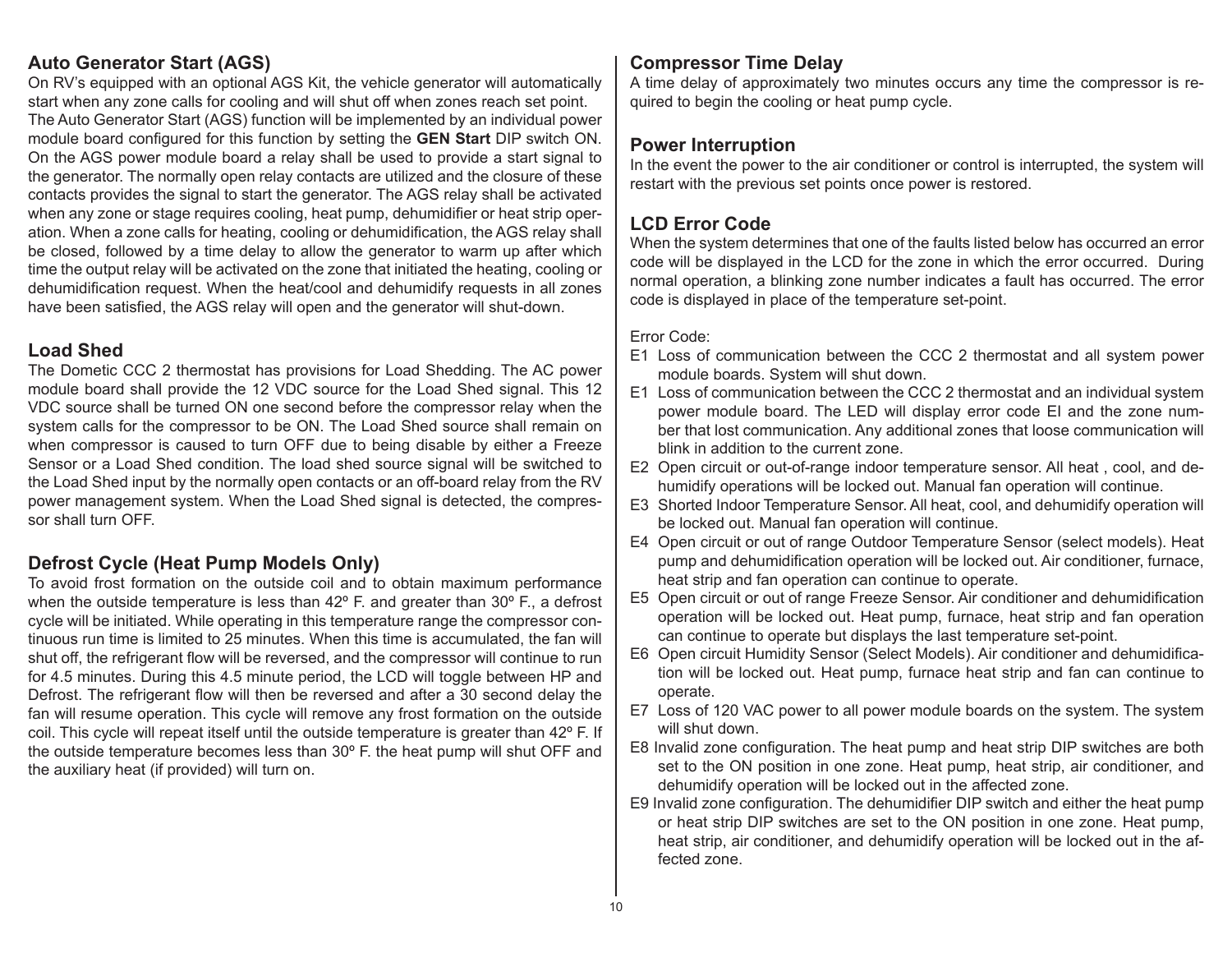#### **System Reset Procedure**

When your unit was installed the appropriate dip switches on the electronic control board were turned on to match your system configuration. Any time these settings are changed, a system reset will need to be done before the CCC 2 thermostat will recognize the updated selection. To do a system reset:

- Make sure the CCC 2 thermostat is in the OFF mode.
- Simultaneously press the **MODE** and **ZONE** buttons. The LCD will display "IniT" and all available zones.
- Release the **MODE** and **ZONE** buttons.
- Press the **ON/OFF** button to exit system set up.

# This space intentionally left blank